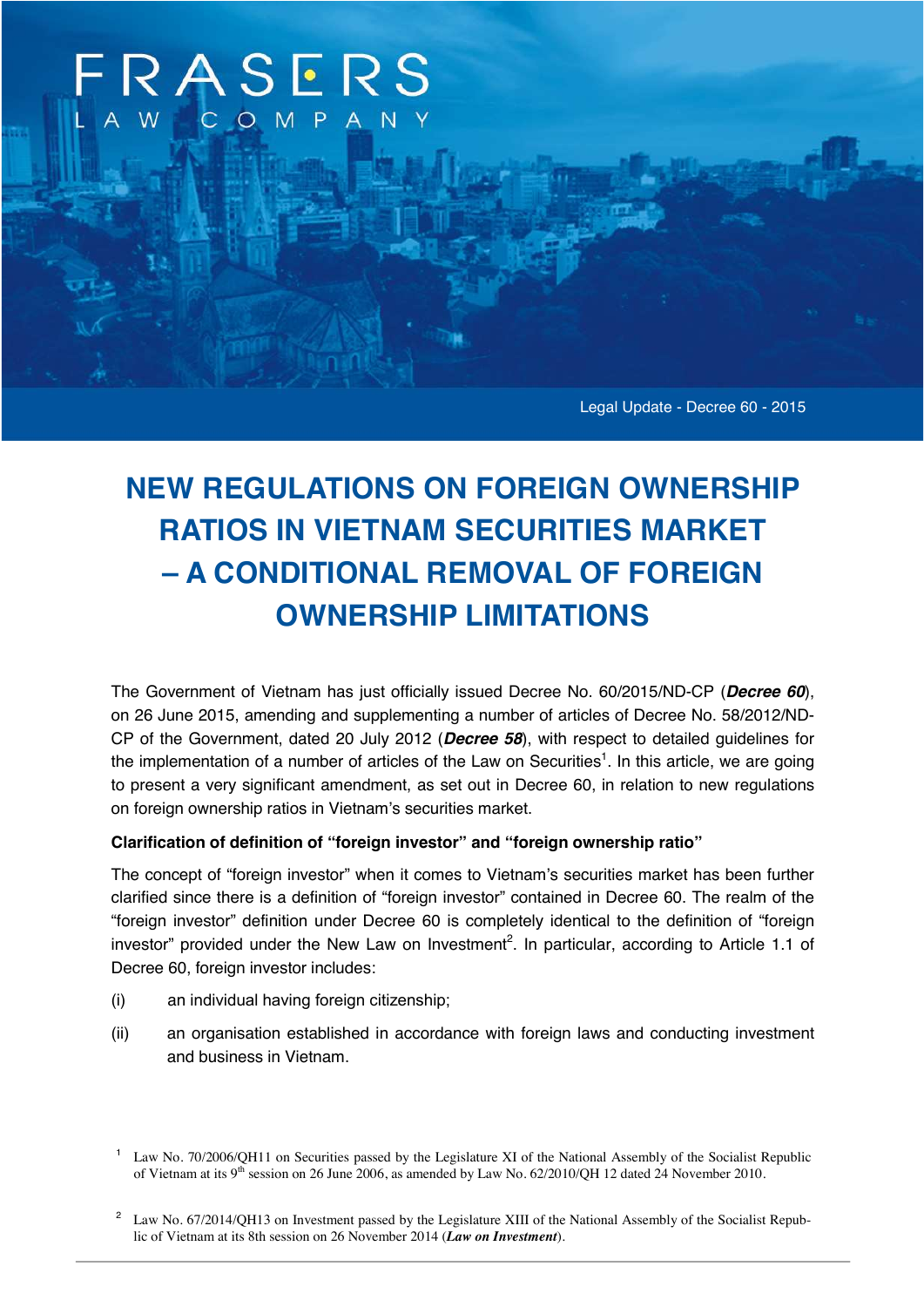

Furthermore, the definition of "maximum foreign ownership ratio" is now replaced by a definition of "foreign ownership ratio". As per Article 1.1 of Decree 60, foreign ownership ratio means the total ownership of voting shares or voting capital contribution of:

- all foreign investors; and
- all economic organisations in which a foreign investor holds at least 51% of the charter capital, in a public company, a securities business company or a securities investment fund. This means that the calculation of the foreign ownership ratio is based on voting capital only, which is consistent with the principal set out in Article 4.27 of the Law on Enterprises<sup>3</sup>.

# **New foreign ownership ratios in Vietnam's securities market**

Article 2 of Decree 60 sets out in detail the foreign ownership ratio in the securities market of Vietnam.

There is a point worth taking into account that the foreign ownership ratio regulations under Decree 60 are applicable to (i) not only foreign investors, (ii) but also economic organisations in which a foreign investor holds at least 51% of the charter capital (hereinafter together referred to as "*Foreign Investors*").

In particular, the foreign ownership ratio applicable to a public company shall be as follows:

- (a) In case where any international treaty to which Vietnam is a member provides for a foreign ownership ratio, it shall be in conformity with such international treaties.
- (b) With respect to a public company conducting business activities which are subject to a foreign ownership ratio by investment laws, and other relevant laws, the foreign ownership ratio in such public company shall be in conformity with the applicable laws.
- (c) With respect to a public company conducting business activities which are conditional for foreign investors, and in which there is no specific provision on the foreign ownership ratio, the foreign ownership ratio shall be 49% of the voting capital.
- (d) With respect to a public company conducting different business activities in which foreign ownership ratios have been provided differently, the foreign ownership ratio shall not exceed the minimum ratio specified in relation to the business activities which such company is conducting, unless otherwise stipulated in any applicable international treaty.
- (e) With respect to a public company which is not subject to paragraphs (a), (b), (c) and (d) above, the foreign ownership ratio shall be unlimited, unless otherwise provided in the charter of such company.

<sup>3</sup> Law No. 68/2014/QH13 on Enterprises passed by the Legislature XIII of the National Assembly of the Socialist Republic of Vietnam at its 8th session on 26 November 2014 (*Law on Enterprises*).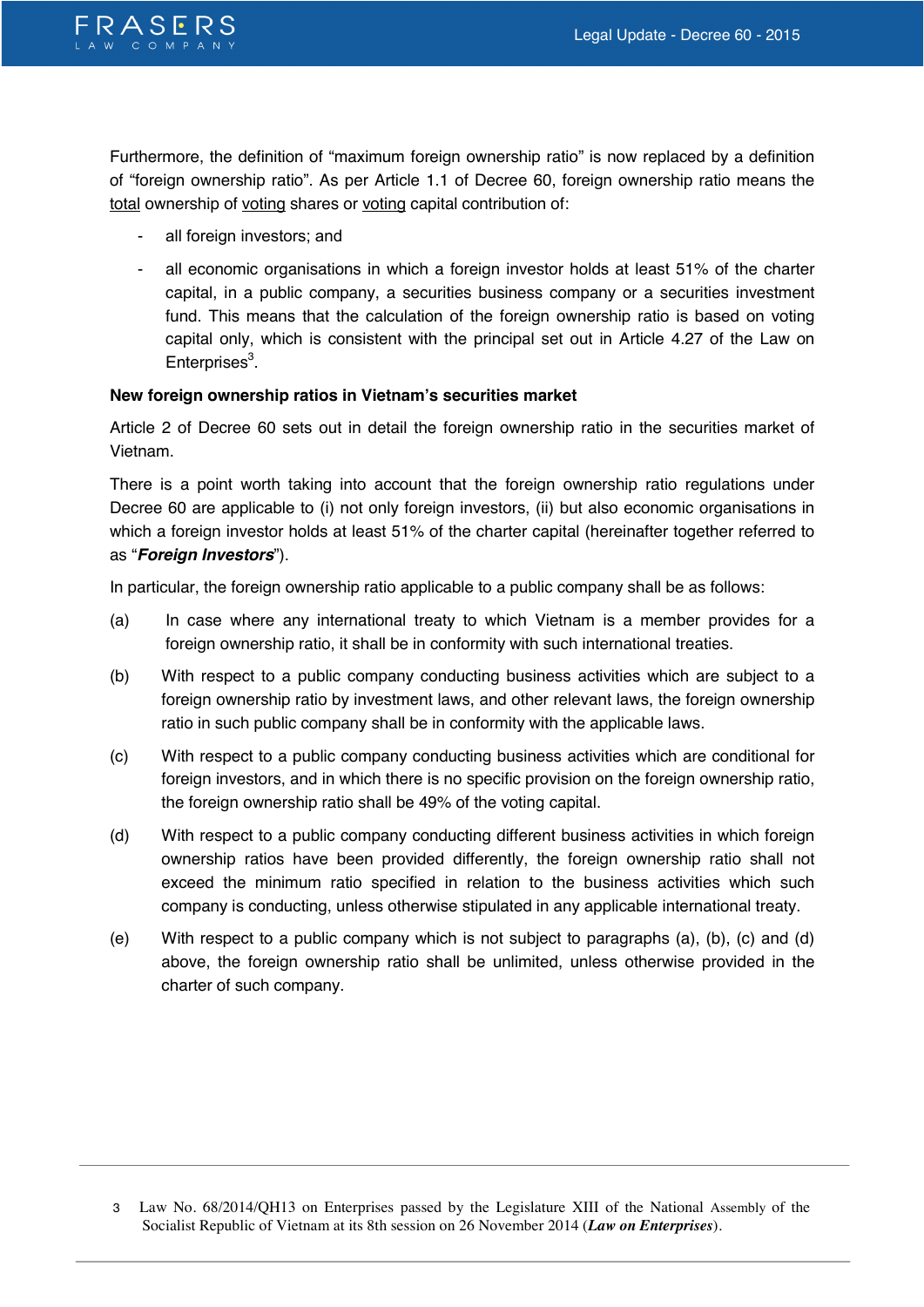

## **Steps for determining foreign ownership ratios in a company**

This means that, in order to identify the foreign ownership ratio in a targeted public company, *Company A*, we need to verify:

**Step 1**: Whether or not the permitted scope of business activities of Company A includes any business activities for which the foreign ownership ratio of such business activities is included within any international treaty to which Vietnam is a member (e.g. Vietnam's Commitments in the context of its accession to the World Trade Organisation) in accordance with Article 2a.1(a) of Decree 58 (as amended by Article 2 of Decree 60).

If the answer is "yes", then the specific foreign ownership ratio provided in such international treaty needs to be identified.

If the answer is "no" (i.e. such business activities are not included in any foreign ownership ratio under any applicable international treaty), then please proceed to Step 2.

**Step 2**: Whether or not the remaining permitted scope of business activities of Company A includes any business activities for which the foreign ownership ratio of such business activities is provided for under the investment laws, and other relevant laws of Vietnam in accordance with Article 2a.1(b) of Decree 58 (as amended by Article 2 of Decree 60).

If the answer is "yes", the percentages of all applicable ratios under the laws of Vietnam need to be identified.

If the answer is "no" (i.e. such business activities are not included in any foreign ownership ratio provided for under the investment law and other relevant laws of Vietnam), then please go to Step 3.

**Step 3**: Whether or not the remaining permitted scope of business activities of Company A includes any business activities which are conditional to foreign investors under the laws of Vietnam in accordance with Article 2a.1(b) of Decree 58 (as amended by Article 2 of Decree 60).

If the answer to the above question is "yes", the maximum foreign ownership ratio applicable to the relevant business activities shall be 49% of the voting capital of Company A.

If the answer to any remaining business activities is "no", Company A is not undertaking any business activities which are conditional to foreign investors under the laws of Vietnam, then, pursuant to Article 2a.1(d) of Decree 58 (as amended by Article 2 of Decree 60), the *Foreign Investors would be permitted to hold charter capital of a public company without limitation*, unless otherwise provided in the charter of such company.

Currently, there is no regulation which expressly provides a list of "business activities which are conditional to foreign investors" under the laws of Vietnam. For your information, Appendix 4 of the New Law on Investment provides a list of conditional business lines (*the List of Conditional*  **Business Lines**), which we understand are applicable to both foreign investors and domestic investors. Assuming that our understanding is correct, we would like to note that the List of Conditional Business Lines consists of 267 business lines, which cover most of the common business lines registered to be undertaken in practice.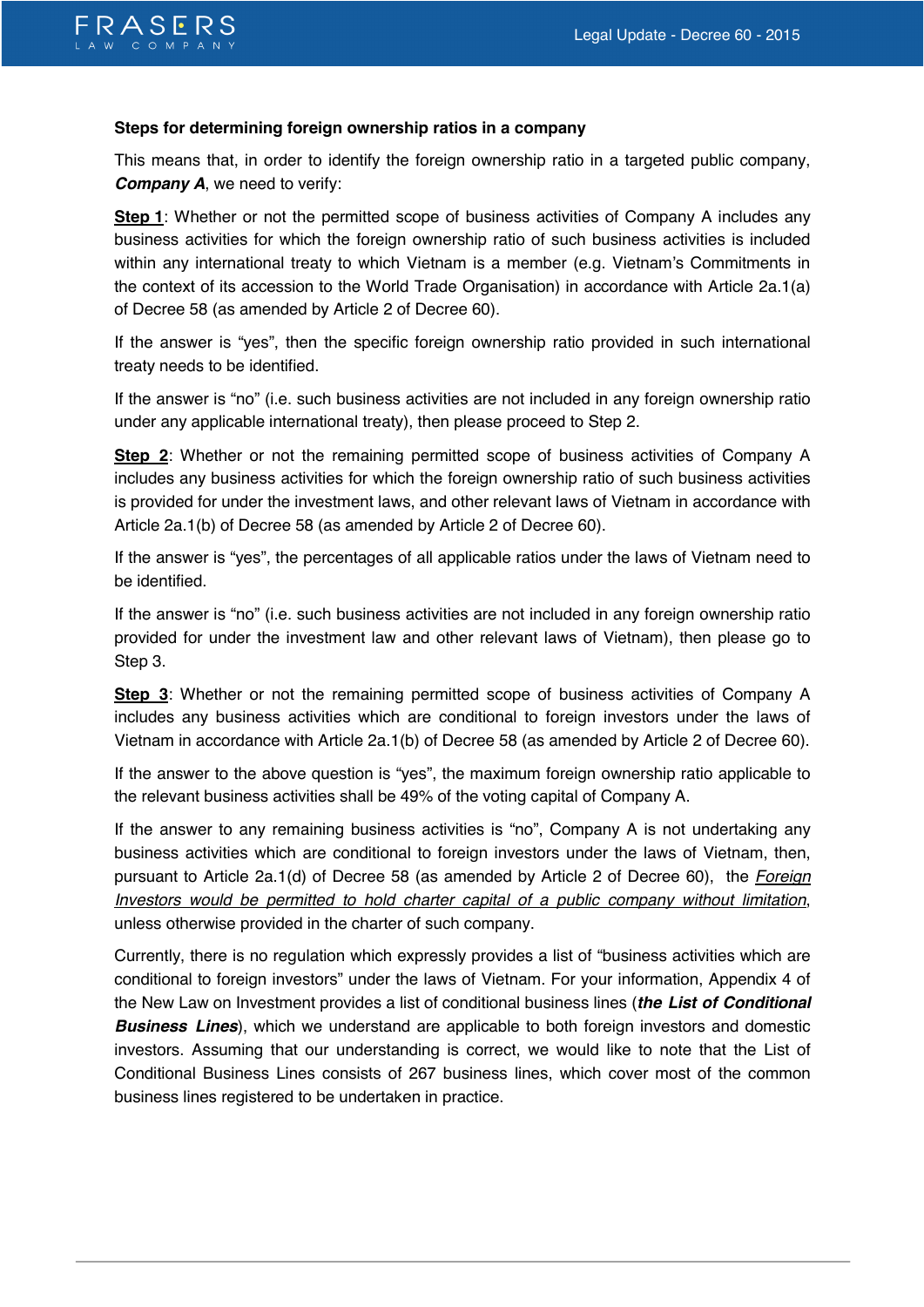

#### **Interpretation of Foreign Ownership Limits by State Securities Commission**

To address the issue of whether or not the List of Conditional Business Lines can be referred to in consideration of the foreign ownership cap in Step 3 above, in an interview with the *Vietnam Investment Review* published on 6 July 2015, State Securities Commission (*SSC*) Vice Chairman Nguyen Thanh Long (*Mr. Long*), who was directly involved in the drafting of Decree 60, stated that since a list of conditional business and investment sectors (*List of Business*  **Activities subject to Foreign Ownership Cap**) has not yet been issued in accordance with Decree 60, the current maximum foreign ownership of 49 per cent will be temporarily applicable in all of the conditional sectors which do not have any specifically regulated foreign ownership limit. Once such List of Business Activities subject to Foreign Ownership Cap is officially released with details on the conditional sectors where foreign investors can invest above the 49 per cent threshold, Decree 60 will fully take effect, according to Mr. Long.

Moreover, in another interview with the *Vietnam Financial Times* published on 3 July 2015, Mr. Long further added that the Ministry of Planning and Investment (*MPI*) is reviewing the investment conditions for 267 business lines under the List of Conditional Business Lines and confirmed that not all of these 267 business lines are subject to the foreign ownership cap of 49% under Step 3 above and the MPI will, based upon its review of the List of Conditional Business Lines and other relevant legislation, soon issue the List of Business Activities subject to the Foreign Ownership Cap for the implementation of Decree 60. Currently, under Official Letter 1953/BKHDT-DTNN dated 7 April 2015 of the MPI to other relevant ministries, the MPI, on behalf of the Prime Minister, has finished and sent to other relevant ministries for their review and comments on the first draft of the appendix proposed to be attached to the draft decree implementing the Law on Investment providing not only the List of Business Activities subject to the Foreign Ownership Cap, but also other business conditions applicable to foreign investors. Pursuant to such first draft, there are approximately 149 business lines among the 267 business lines under the List of Conditional Business Lines silent on the foreign ownership cap.

We believe that, with the pressure of implementing Decree 60, the MPI will soon issue the List of Business Activities subject to the Foreign Ownership Cap.

#### **Foreign Ownership Limit where different business activities undertaken**

Please note that where Company A conducts different business activities in which foreign ownership ratios have been provided differently, the foreign ownership ratio which is applicable to such Company A shall not exceed the minimum ratio specified in relation to the business lines which such company is conducting, unless otherwise stipulated in any applicable international treaty.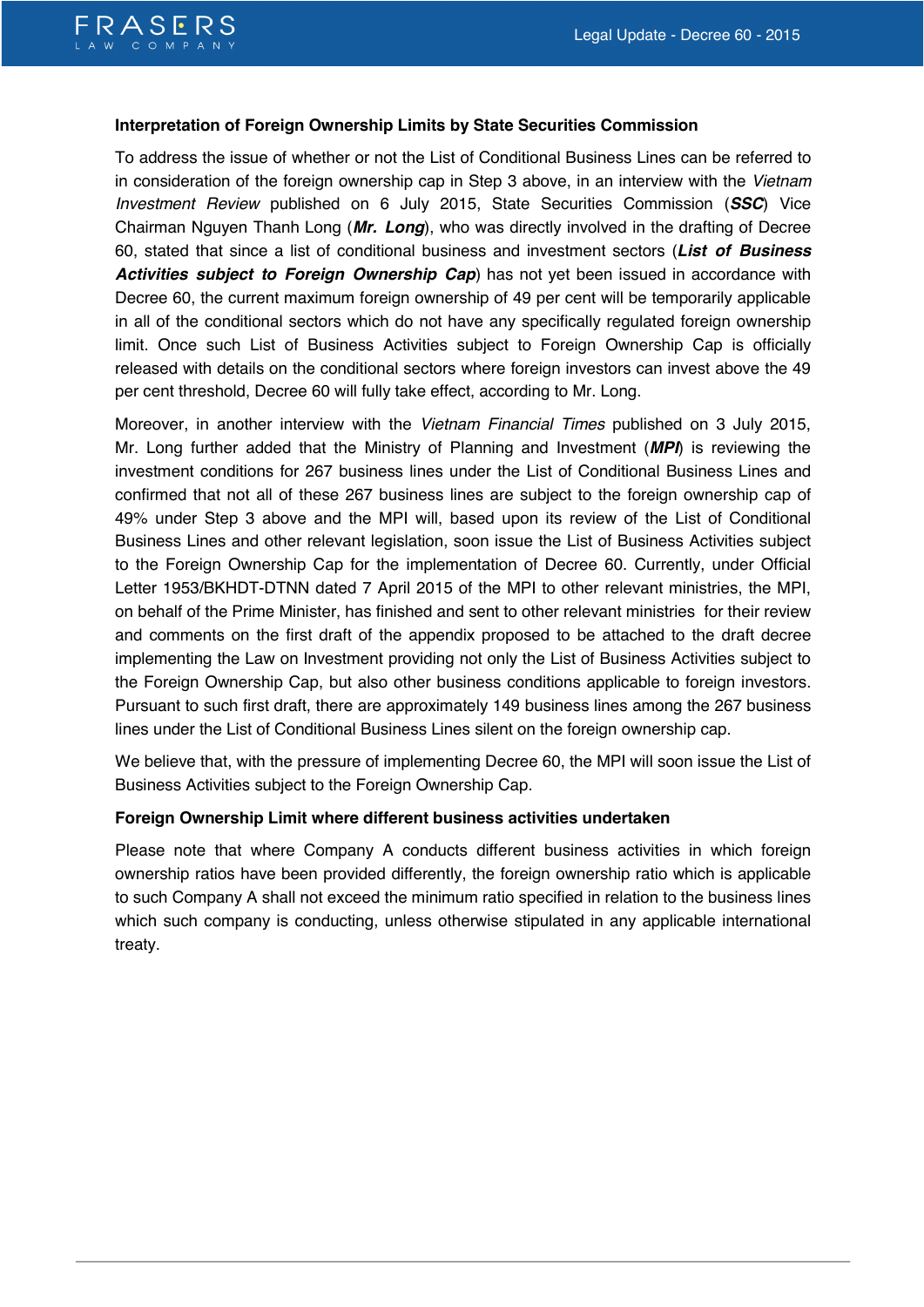

#### The above steps can be illustrated in the following chart:

#### Article 2a. 1(a) of Decree 58 (as amended by Article 2 of Decree 60) criteria **International Treaties**

(e.g.WTO Commitments, ASEAN Comprehensive Investment Agreement<br>(ACIA), Japan-Viet Nam Economic Partnership Agreement )

• Foreign ownership cap can be up to 100% in certain specific business activities referred<br>to in these international treaties.

### e.g. Foreign ownership cap:

- 1) Advertising services: up to less than 100%
- 2) Services incidental to manufacturing: up to 100%;
- 3) Courier Services: up to 100%;
- 4) Storage and warehouse services: up to 100%

#### Article 2a. 1(b) of Decree 58 (as amended by Article 2 of Decree 60) criteria

#### **Domestic legislation**

- $\bullet$  Foreign ownership cap can be up to 100% provided that it is expressly provided in a specific domestic legislation
- 
- e.g. Foreign ownership cap:<br>-1) storage and warehouse services: up to 100%;
- 2) Freighttransport agency services: up to 100%;
- 3) Travelling services: up to less than 100%

Article 2a.1(b) of Decree 58 (as amended by Article 2 of Decree 60) criteria List of business activities which are conditional for foreign investors . Not vet issued · Foreign ownership cap is 49%

> Article 2a.1(d) of Decree 58 (as amended by Article 2 of Decree 60) criteria Other business activities: Charter to provide the specific foreign ownershipcap (which can be up to 100%)